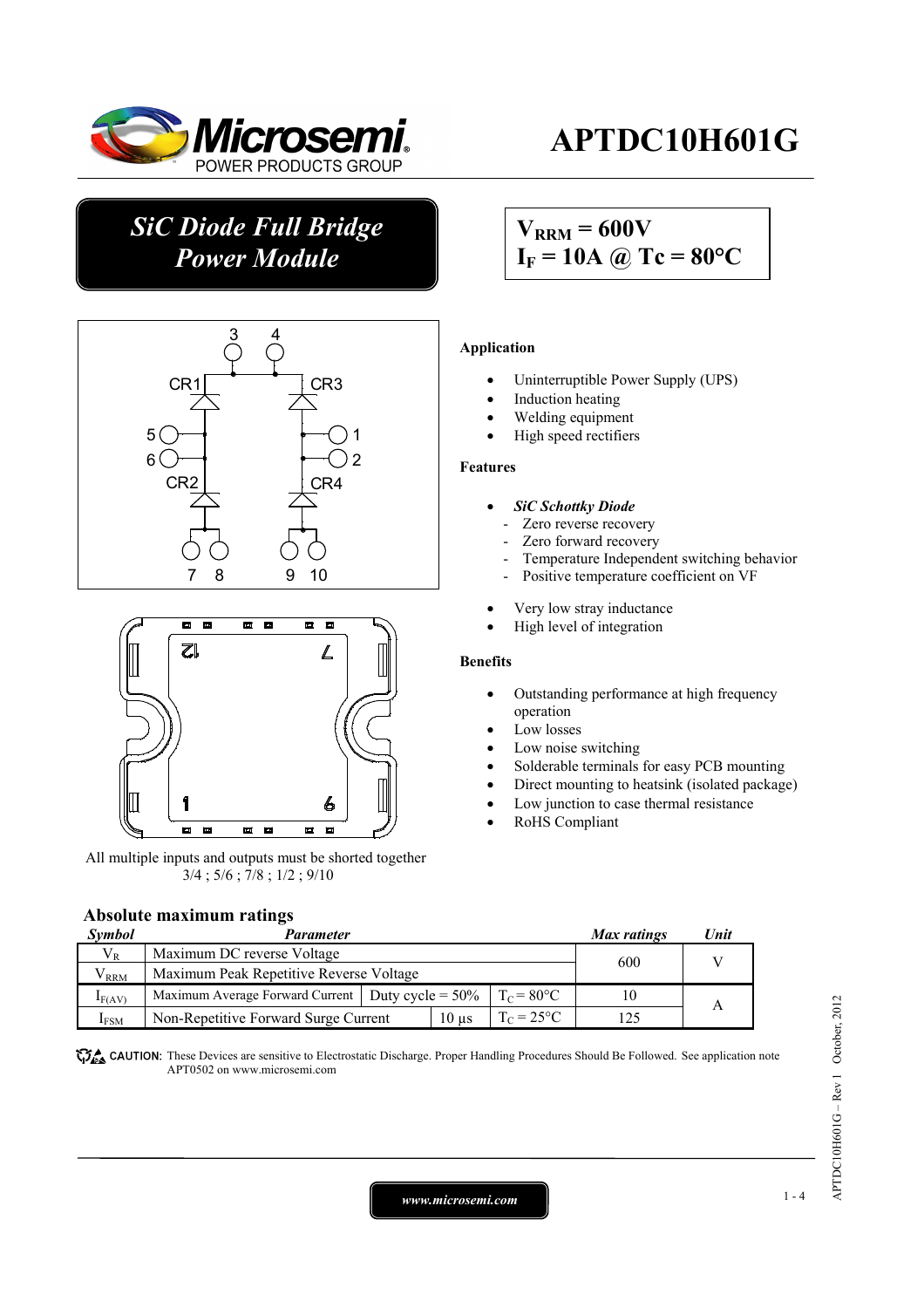

## **All ratings @ Tj = 25°C unless otherwise specified**

## **Electrical Characteristics**

| <i><b>Symbol</b></i>      | <i><b>Characteristic</b></i>    | <b>Test Conditions</b>                             | Min                 | Typ | <b>Max</b> | <b>Unit</b> |    |
|---------------------------|---------------------------------|----------------------------------------------------|---------------------|-----|------------|-------------|----|
| $\rm V_F$                 | Diode Forward Voltage           | $I_F = 10A$                                        | $T_i = 25^{\circ}C$ |     | 1.6        | 1.8         | V  |
|                           |                                 |                                                    | $T_i = 175$ °C      |     | 2          | 2.4         |    |
| $I_{RM}$                  | Maximum Reverse Leakage Current | $V_{R} = 600V$                                     | $T_i = 25^{\circ}C$ |     | 50         | 200         | μA |
|                           |                                 |                                                    | $T_i = 175$ °C      |     | 100        | 1000        |    |
| $Q_{C}$                   | <b>Total Capacitive Charge</b>  | $I_F = 10A$ , $V_R = 300V$<br>$di/dt = 500A/\mu s$ |                     |     | 14         |             | nC |
|                           |                                 |                                                    |                     |     |            |             |    |
| $f = 1$ MHz, $V_R = 400V$ |                                 |                                                    | 50                  |     |            |             |    |

## **Thermal and package characteristics**

|             | Symbol Characteristic                                               |             |    | Min   | Typ | <b>Max</b> | Unit               |
|-------------|---------------------------------------------------------------------|-------------|----|-------|-----|------------|--------------------|
| $R_{thJC}$  | Junction to Case Thermal Resistance                                 |             |    |       |     | 2.5        | $\rm ^{\circ} C/W$ |
| $V_{ISOL}$  | RMS Isolation Voltage, any terminal to case $t = 1$ min, $50/60$ Hz |             |    | 4000  |     |            |                    |
| $T_{\rm L}$ | Operating junction temperature range                                |             |    | $-40$ |     | 175        |                    |
| $T_{STG}$   | <b>Storage Temperature Range</b>                                    |             |    | $-40$ |     | 125        | $\rm ^{\circ}C$    |
| $T_{\rm C}$ | <b>Operating Case Temperature</b>                                   |             |    | $-40$ |     | 100        |                    |
| Torque      | Mounting torque                                                     | To heatsink | M4 |       |     |            | N.m                |
| Wt          | Package Weight                                                      |             |    |       |     | 80         | g                  |

### **SP1 Package outline** (dimensions in mm)



See application note 1904 - Mounting Instructions for SP1 Power Modules on www.microsemi.com

*www.microsemi.com* 2-4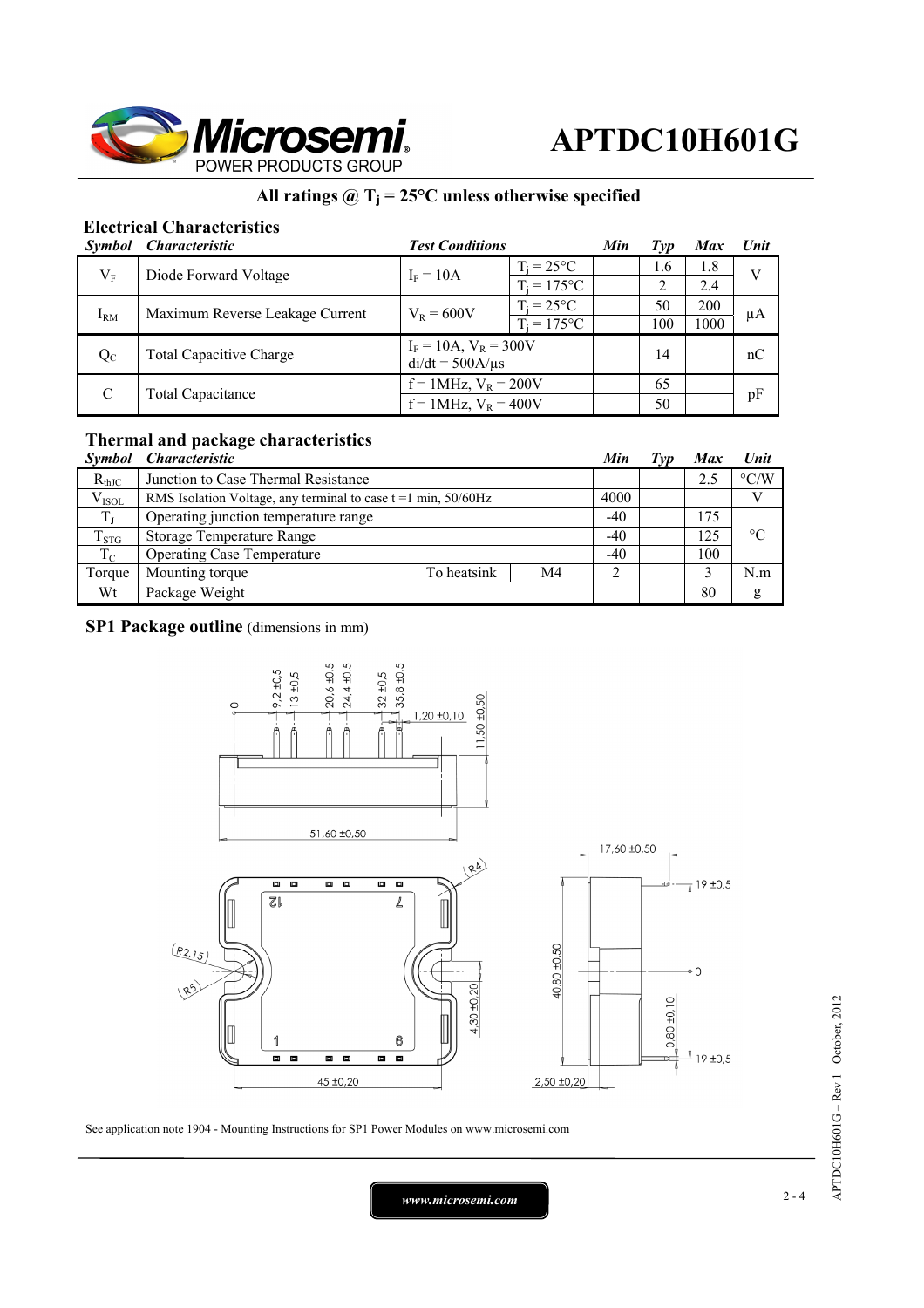

## **APTDC10H601G**

## **Typical Performance Curve**



 $APTDC10H601G - Rev1 October, 2012$ APTDC10H601G – Rev 1 October, 2012

*www.microsemi.com* 3-4